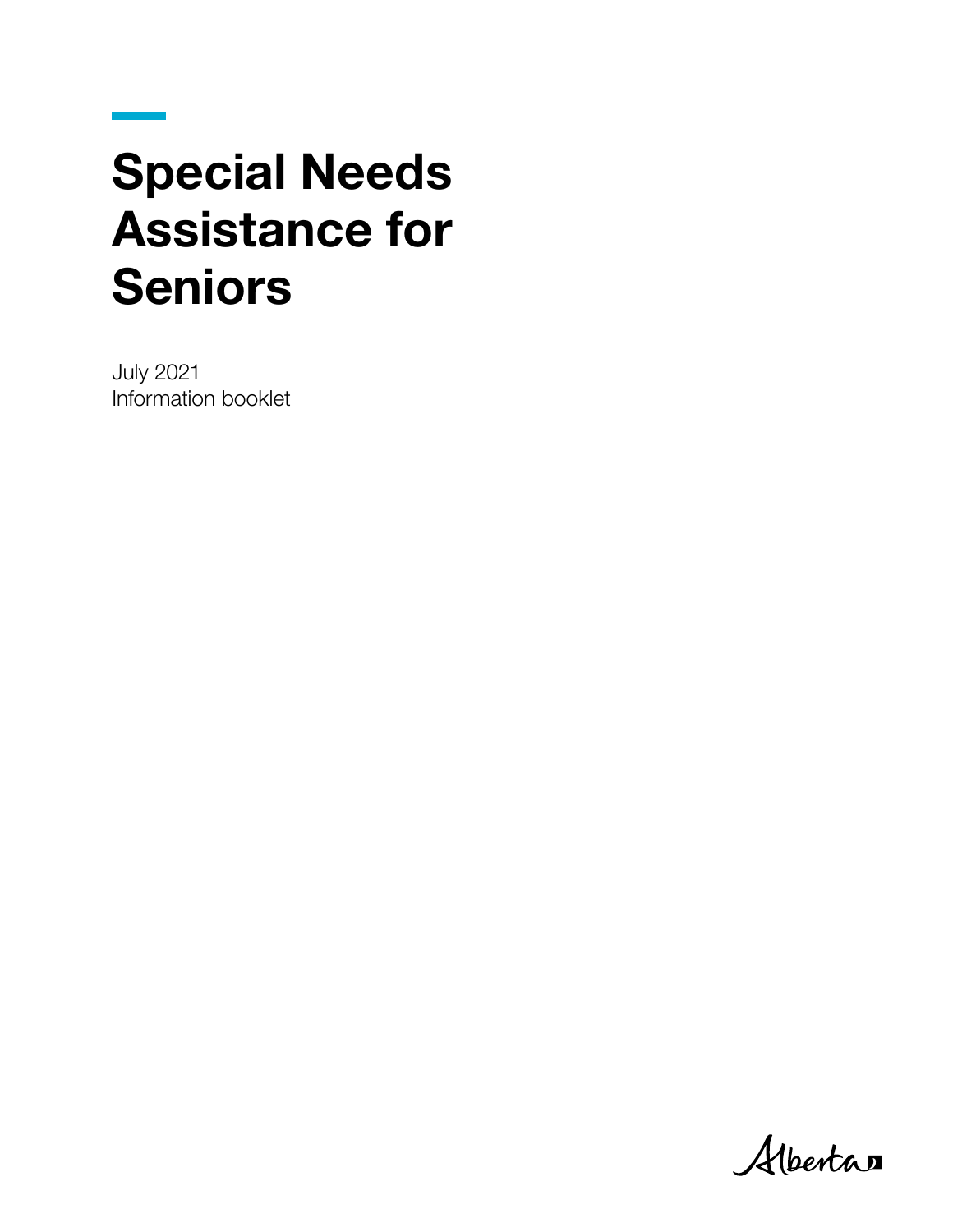# Table of Contents

| Special Needs Assistance for Seniors program 3 |
|------------------------------------------------|
|                                                |
|                                                |
|                                                |
|                                                |
|                                                |
|                                                |
|                                                |
|                                                |
|                                                |
|                                                |
|                                                |
|                                                |
|                                                |
|                                                |
| Collection of personal information  11         |
|                                                |

The information contained in this publication is subject to change. The most recent information is available on the Seniors and Housing website at [alberta.ca/seniors-financial-assistance.aspx](https://www.alberta.ca/seniors-financial-assistance.aspx) or by calling the Alberta Supports Contact Centre at 1-877-644-9992.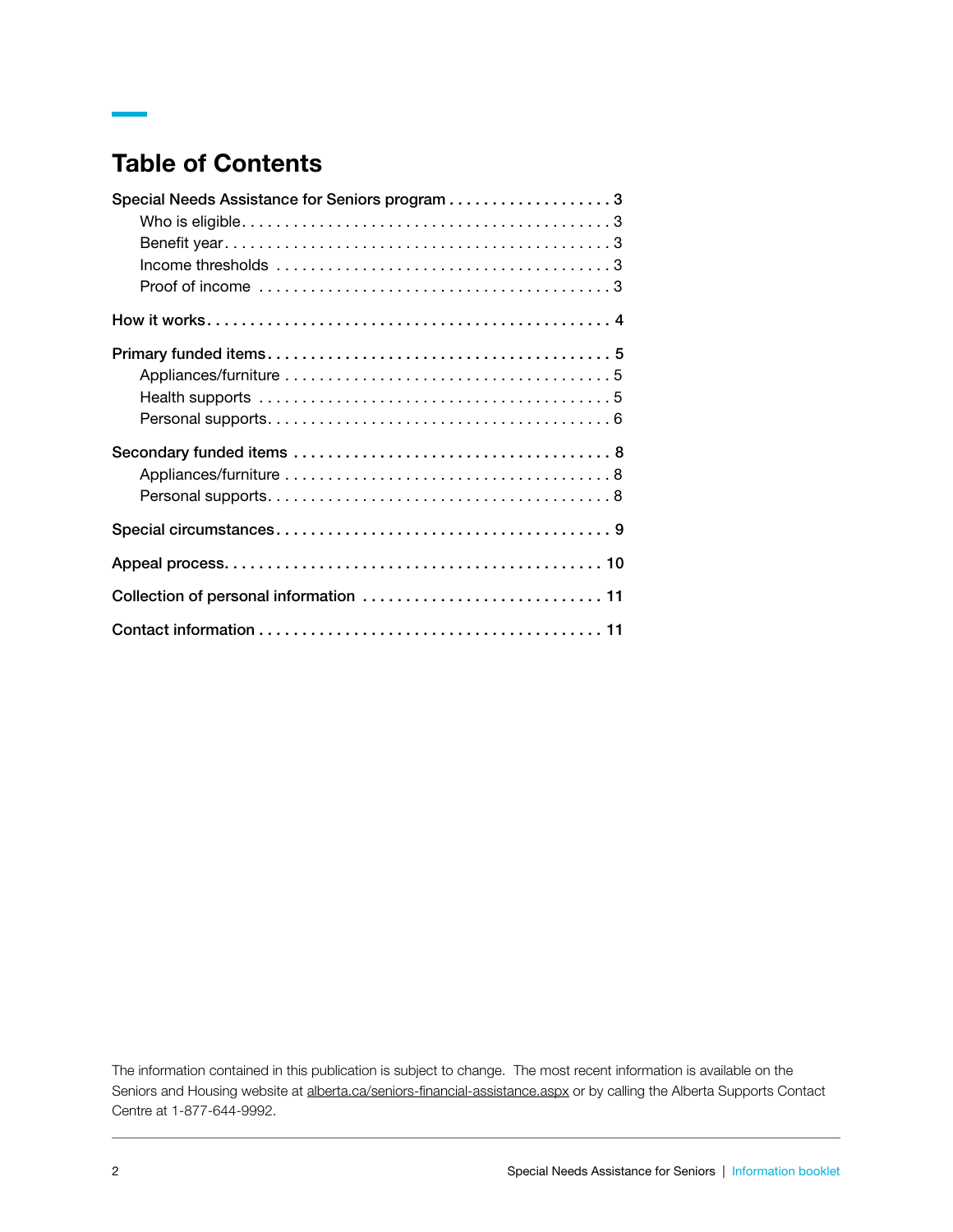# Special Needs Assistance for Seniors program

The Special Needs Assistance for Seniors program provides financial assistance to eligible seniors with low income toward the cost of some appliances, and specific health and personal supports. The program provides a lump-sum payment for eligible expenses. The maximum assistance available is \$5,105 in a benefit year.

#### Who is eligible

You may apply to the Special Needs Assistance for Seniors program if you:

- are eligible to apply for and have submitted an application for Seniors Financial Assistance (Alberta Seniors Benefit program)
- have income within the income thresholds

#### Benefit year

Your and your spouse/partner's (if applicable) previous year's income will be used to determine your eligibility for the benefit year, which runs from July 1 of the current year to June 30 of the next year.

#### Income thresholds

| Single Seniors      |                             |  |
|---------------------|-----------------------------|--|
| Annual Income       | <b>Funding Level</b>        |  |
| Less than $$24,885$ | Primary and Secondary items |  |
| \$24,886 - \$29,285 | Primary items only          |  |
| Over \$29,285       | No funding                  |  |

| Senior Couples      |                             |  |
|---------------------|-----------------------------|--|
| Annual Income       | <b>Funding Level</b>        |  |
| Less than \$39,345  | Primary and Secondary items |  |
| \$39.346 - \$47.545 | Primary items only          |  |
| Over \$47,545       | No funding                  |  |

#### Proof of income

Your 2020 income information is used to assess your claim. Your income is obtained from the Alberta Seniors Benefit program. Your and your spouse/partner's total income as reported on line 15000 of your tax return(s) is used to determine your eligibility for benefits.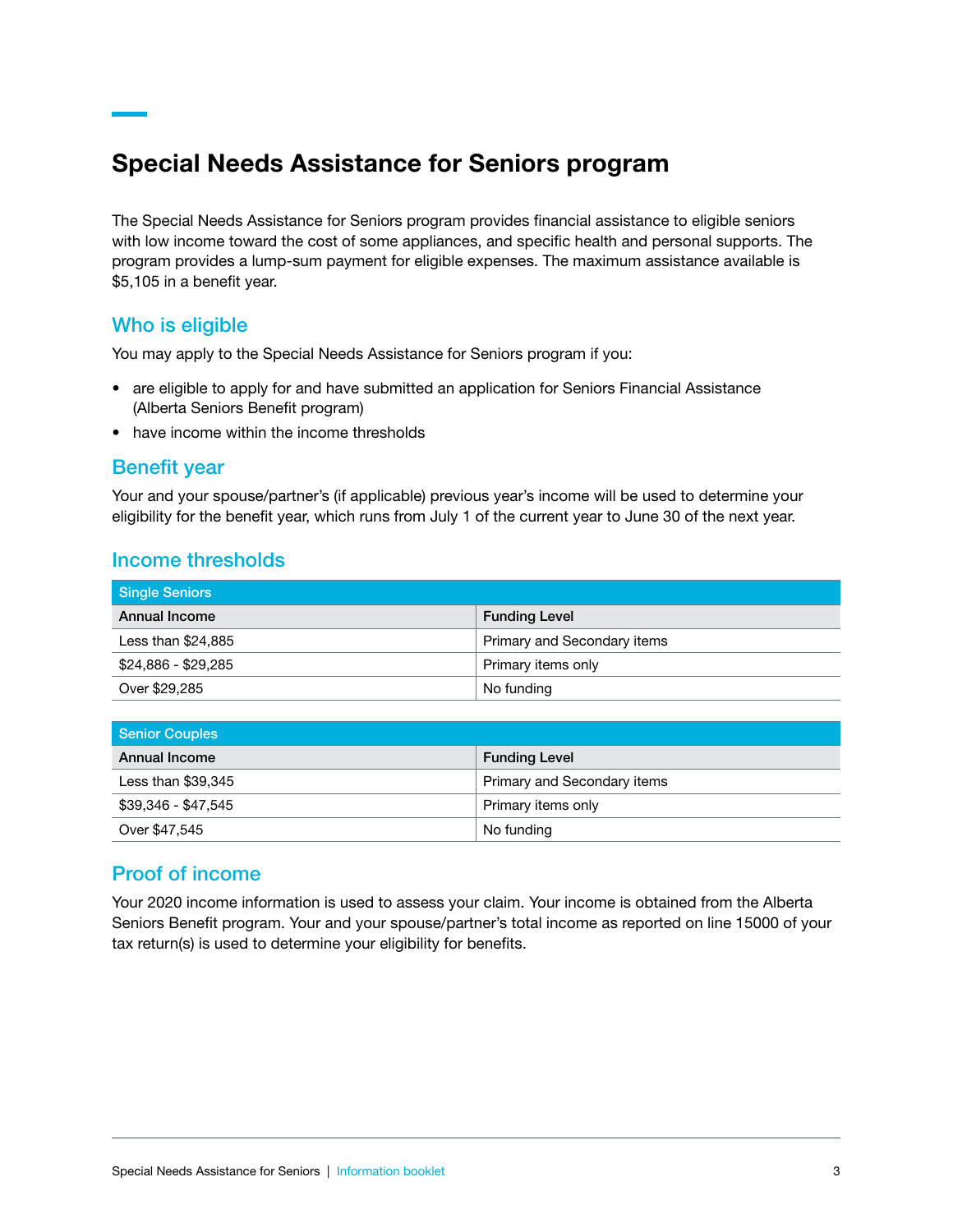# How it works

## Making a claim

Online option: make your Special Needs Assistance for Seniors claims and review personal claims history online using your MyAlberta Digital Identity account. For more information or to set up an account, visit sfa.alberta.ca or send your receipt or estimate to the program using one of the options described on page 11.

You may use the enclosed *Special Needs Assistance for Seniors request form* when providing your receipt or estimate, but the form is not required for you to make a claim. Ensure that the receipt or estimate has your:

- name
- Personal Health Number
- address
- phone number

## Authorizing a representative

If you wish to authorize an individual to help you with your request, you need to complete the enclosed request form. The program will contact this person if we have any questions or need more information. This individual may also contact the program to obtain information about the request on your behalf.

## Supporting documentation

Please send all supporting information for each item you need help with, so your request can be assessed in a timely manner. You must send a receipt or estimate for all items requested.

The program can accept a receipt for an item that was bought up to 12 months ago. The date of the receipt is compared to the date we receive your claim. You must have been eligible to make a claim when the item was purchased.

## Medical notes

Some funded items require medical notes. Unless otherwise specified in the booklet, a Health Professional includes a physician, nurse practitioner, registered nurse, registered social worker, physical therapist or occupational therapist working in the field of health care.

## After you apply

Your request will be thoroughly reviewed. You will be notified by mail regarding the outcome of the review.

## Appliances/furniture

Only one of each funded appliance/furniture type is considered for either a single senior or senior couple in a lifetime (for example, you can only receive funding for a fridge one time from this program).

Funding is considered for one furniture/appliance item for a single senior or senior couple in a benefit year. This includes furniture/appliances under primary and secondary items (you can receive funding for a bed or a television in one benefit year, not both). Some exceptions are allowed (see page 5).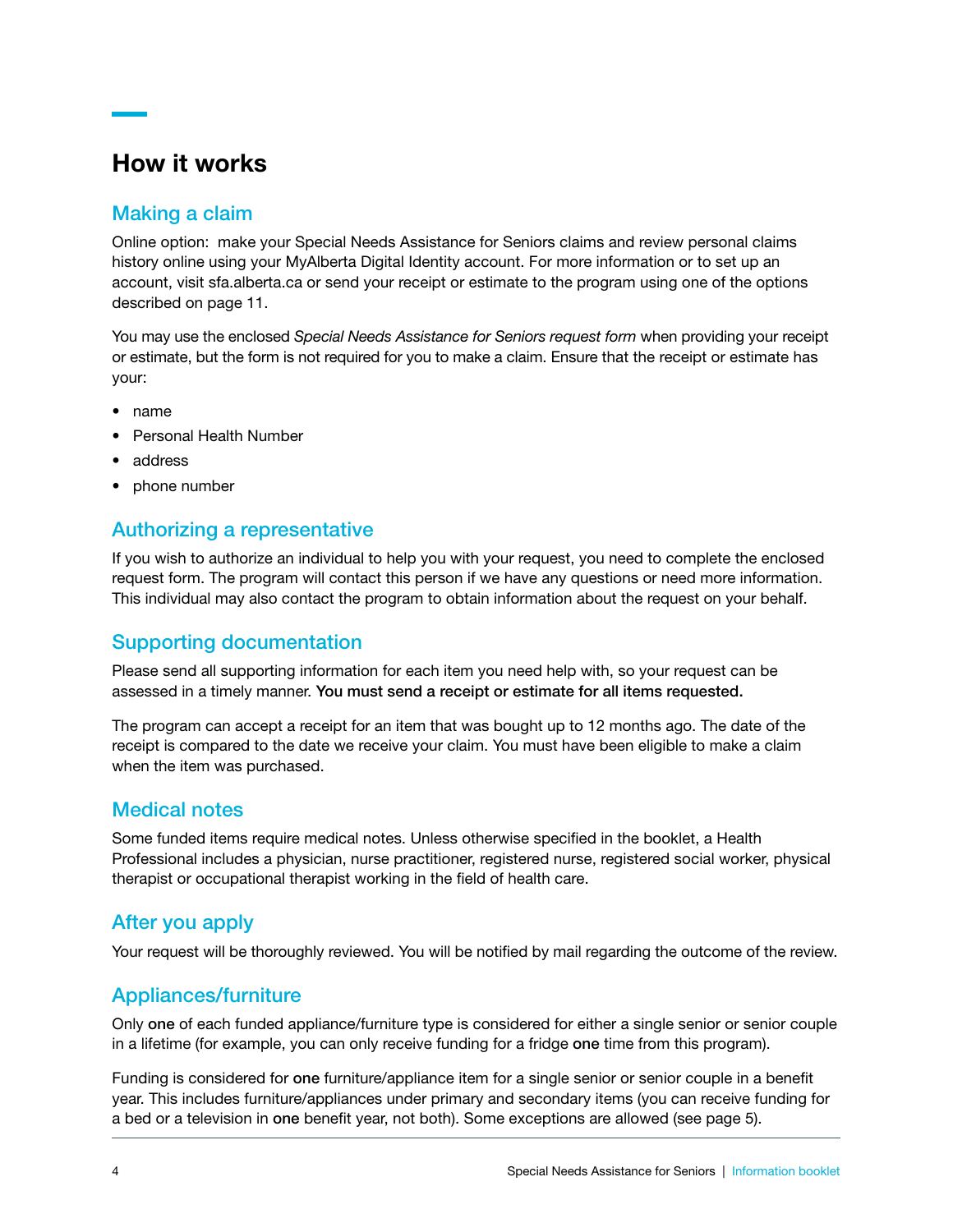Where you live (primary residence) determines which appliances/furniture items you can claim:

- homeowners and mobile homeowners all appliances/furniture
- renters bed, microwave, television and vacuum
- living with and/or renting from family/friends bed
- long-term care residents television
- lodge and designated supportive living residents bed and television

## Primary funded items

#### Appliances/furniture

The following are maximum amounts. Repairs to funded appliances may also be considered. A receipt or estimate is required with your request for assistance.

| <b>Appliance</b> | Maximum | <b>Notes</b>                                                |
|------------------|---------|-------------------------------------------------------------|
| <b>Bed</b>       | \$511   | Includes mattress and frame                                 |
| <b>Dryer</b>     | \$409   | Washer & dryer may be funded in the same benefit year       |
| Refrigerator     | \$715   | Refrigerator & stove may be funded in the same benefit year |
| Stove            | \$715   |                                                             |
| Washer           | \$511   |                                                             |

The maximum amounts include GST, delivery, installation/hook-up and environmental fees.

#### Health supports

CPAP machine and supplies — maximum \$1,634 (once every five years) for a non-auto medically required Continuous Positive Airway Pressure Machine. \$205 per year maximum for supplies in any subsequent benefit year. Each request submitted to the Special Needs Assistance for Seniors program will be reviewed by an Alberta Health Services respiratory specialist before a benefit is approved. Please provide a copy of:

- Level 1 Polysomnogram or Level 3 Home Sleep Apnea Test with diagnostic and treatment sleep study with raw data, summary and signed interpretation provided by a physician qualified in sleep medicine.
	- If the diagnostic study is a Level 3, a separate treatment study is required.
	- If the Level 1 is not a split night or is inconclusive, then a separate treatment study is required.
- A minimum 30-day current/compliance report with complete data.
- A prescription from physician with pressure setting.
- Confirmation of Body Mass Index (BMI).
- A receipt or estimate for a CPAP machine.
- Any other documentation identified as required during the review process.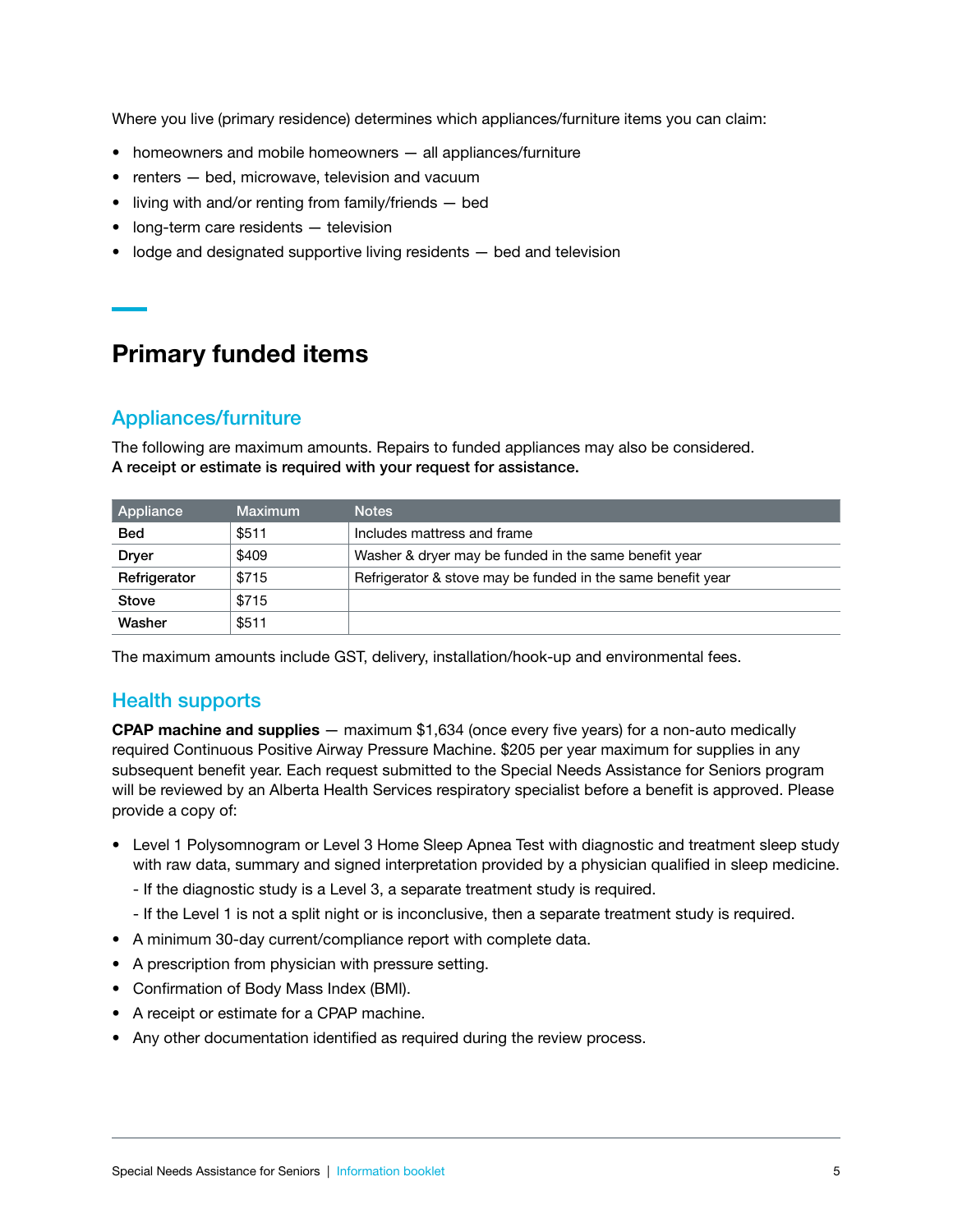Diabetic supplies — Receipts or a current 12-month prescription printout from your pharmacist showing the diabetic supplies purchased is required. Diabetic supplies include test strips, lancets, needles, antiseptic swabs and sharps containers. Diabetic supplies do not include prescribed medications. Information regarding the diabetes control method (oral medications, insulin, diet, and exercise) is also required. Maximums apply.

**Nutritional beverages**  $-$  A medical note signed by a physician, nurse practitioner or registered dietician is required once a year prescribing the number of bottles of nutritional beverages required per day and confirming the medical condition. First-time applicants may receive benefits for up to three months based on this note. After the initial three months, funding is determined using receipts. Only Ensure, Boost, Glucerna, Resource and Dairy Thick, Nepro or other brands that are nutritionally equivalent will be considered. Maximums apply.

**Podiatry** — maximum \$26 per month for regular maintenance (nail trimming and callus removal). Receipts must include the senior's name, date of service and type of service provided. Service provider information including name, phone number and signature must also appear on the receipt.

**Prescription costs** — Assistance is provided for a portion of the co-payment amount for prescription medications only. Over-the-counter medications and medications not on the Drug Benefit List are not considered. Funding is provided for the co-payment amount you pay above the average of \$45 per month for a single senior or one-senior couple and \$90 per month for a senior couple.

- Benefits are provided for the current benefit year only. Your previous 12-month prescription printout (Patient Medical Expense Report) from your pharmacist is needed to determine your anticipated prescription costs during this benefit year.
- New seniors may provide documents from their pharmacy confirming their anticipated prescription costs over a three-month period, including Alberta Blue Cross Coverage for Seniors, or a prescription printout (Patient Medical Expense Report) from the time they turned 65 to current.

## Personal supports

Bed bug treatment — maximum \$1,200. To assist with costs to prepare and fumigate a residence due to a bed bug infestation. A letter from your landlord, property manager or extermination company (if a private residence) confirming a bed bug infestation and an estimate or receipt for treatment services is required.

Celiac groceries — maximum \$52 per month. A medical note from a physician or nurse practitioner confirming celiac disease is required the first time you apply. Benefits are provided for the current benefit year only.

Clothing — maximum \$613 per year. A medical note from a Health Professional (see page 4) confirming new clothing is needed as a result of weight gain or loss (of 25 per cent or more of the senior's initial total body weight) within the previous 12-month period due to a medical condition is required.

Home cleanup — maximum \$1,500. Funded once in a lifetime. To assist with the initial cleanup of a home when a hoarding problem has been identified by a social worker or community-based worker or agency. A letter from the agency identifying a hoarding situation and an estimate or receipt for the cleanup is required.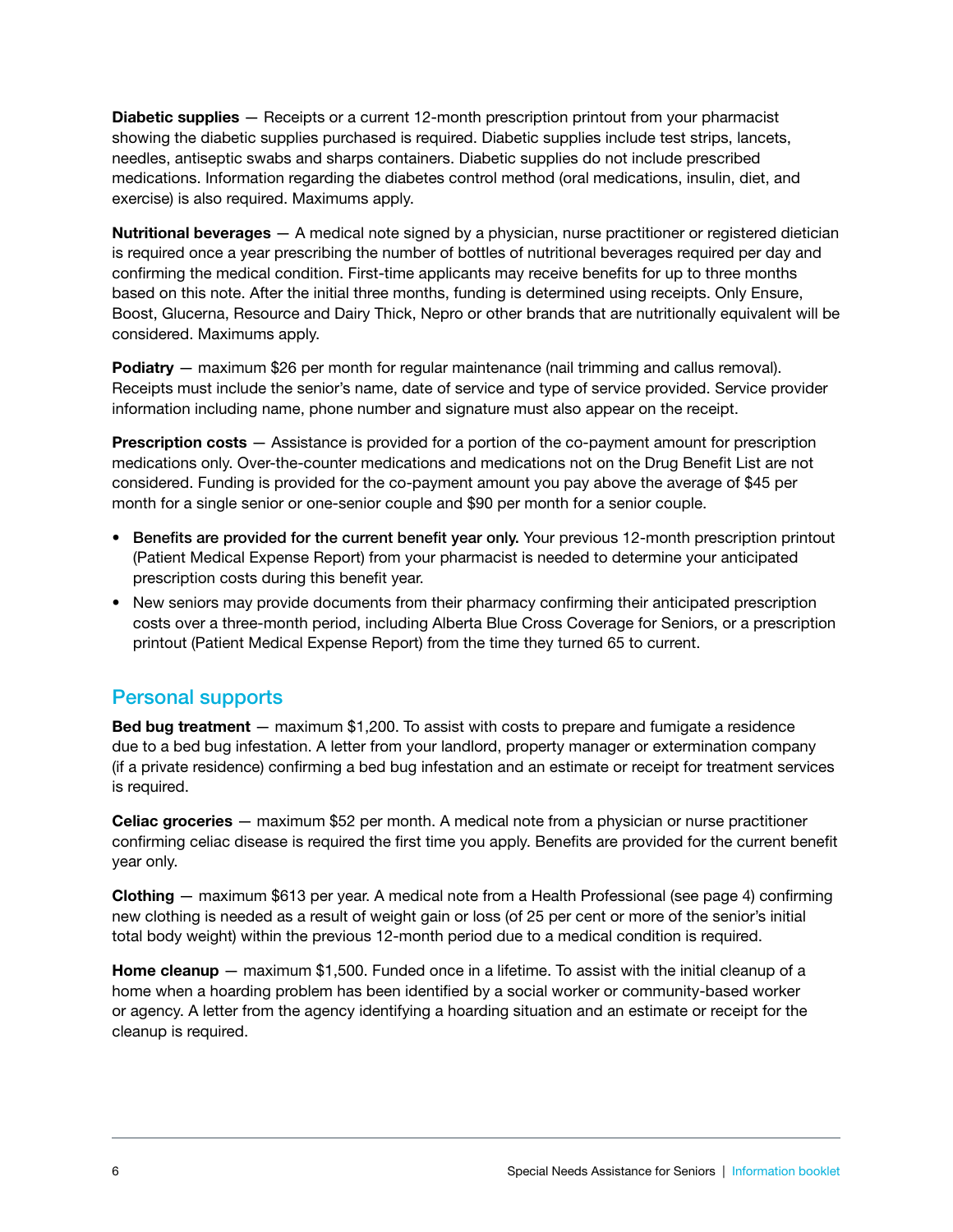Medical trips — Assistance is provided for medical trips greater than 80 kilometers (round trip) to see a medical specialist or for medical testing/treatment. A report from the medical specialist or the medical facility specifying the date of the appointment and confirmation of attendance is required.

- Medical trips are funded based on a per diem amount, taking into consideration distance travelled, transportation costs, meals and parking. It is not necessary to provide receipts for these items.
- If you stayed overnight and paid for accommodations, you are required to provide the receipt. A maximum of \$103 per night is funded.
- Meal costs are considered on travel days only.
- A once in a lifetime medical transportation benefit of \$87 is available for a senior moving from a permanent placement in a long-term care centre to permanently relocate to another long-term care centre. Medically supervised transport using Alberta Paramedical Services or Emergency Medical Services is considered. Documentation from the transferring facility indicating that the senior requires medically supervised transfer by ambulance is required.

Medication administration fee — maximum \$70 per month. You may be referred to Alberta Health Services Medication Assistance Program. Benefits may only be paid to seniors residing in lodges and supportive living facilities. Documentation from the facility stating the monthly medication administration fee and the effective date is required. Benefits are considered for the current benefit year only.

**Personal response service** — maximum \$20 per month monitoring fee. In-home systems connecting to a third party responder responsible to dispatch emergency services or a caregiver are considered. Assistance is not provided for installation, personal GPS tracking systems or security/alarm services. An estimate or receipt for monthly monitoring fees is required. Assistance is not provided for internal facility response services. Benefits are provided for the current year only.

Relocation of washer and dryer — maximum \$817. A medical note from a Health Professional (see page 4) describing the medical condition that necessitates relocation is required. An estimate or receipt is required.

Utility Disconnection - Available for each utility (water, electricity and gas) once every 3 years. Utilities must already be disconnected or will be disconnected within 48 hours. A disconnection notice or most recent bill from the utility company is required. The utility account and disconnection notice must be in the senior's name. The *Electric Utilities Act* states electric services cannot be fully disconnected from October 15th to April 15th. Natural gas distributors cannot disconnect services from November 1st to April 14th.

Wigs — maximum \$256 each (two per year). A medical note from a physician or nurse practitioner confirming the medical condition is required with the first application. Estimates or receipts are required.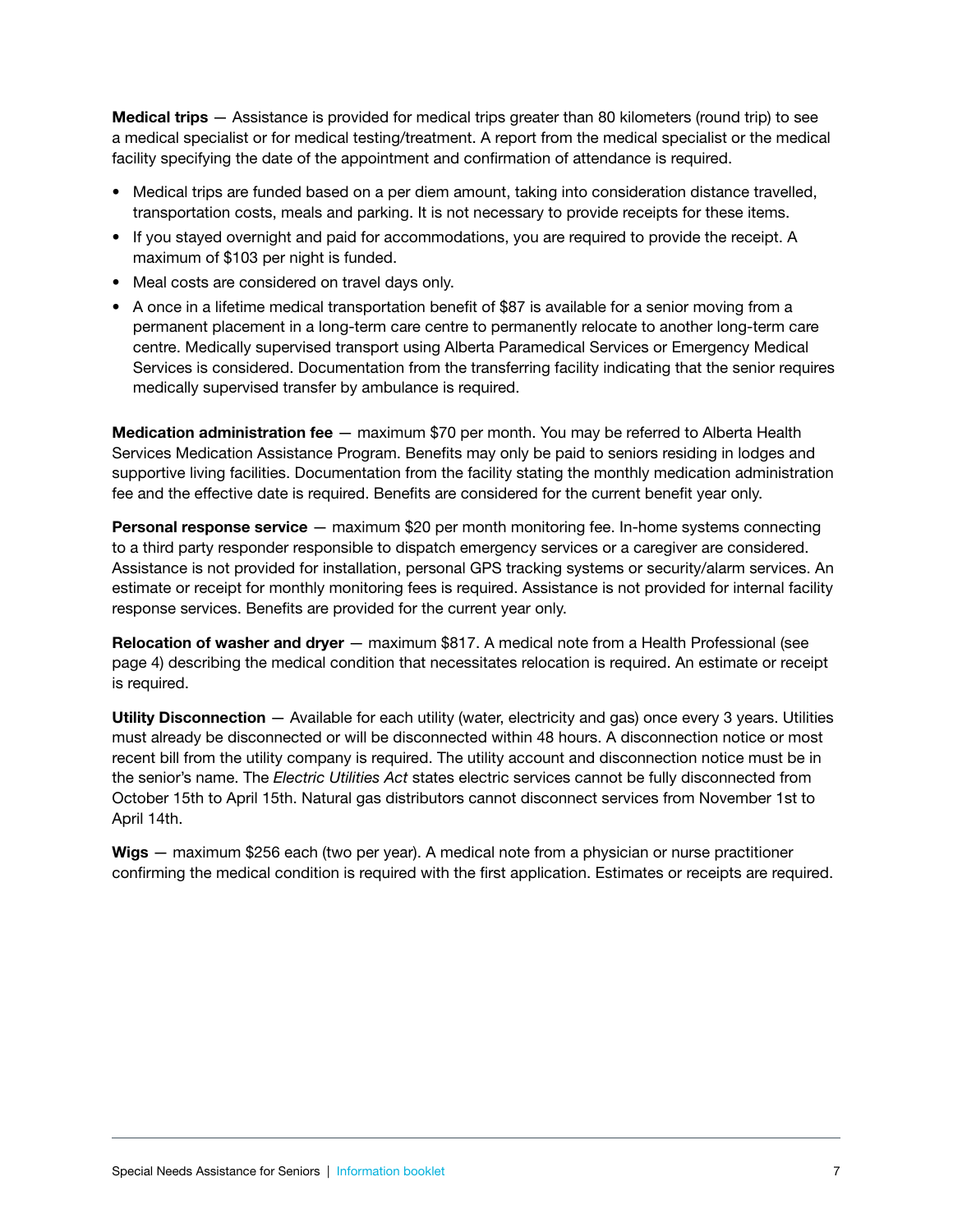# Secondary funded items

## Appliances/furniture

The following are maximum amounts. Repairs to funded appliances may also be considered. A receipt or estimate with your request for assistance is required.

| Appliance  | <b>Maximum</b> |
|------------|----------------|
| Microwave  | \$103          |
| Television | \$307          |
| Vacuum     | \$154          |

The maximum amounts include GST, delivery, installation/hook-ups and environmental fees.

## Personal supports

Housekeeping/yard maintenance — maximum \$1,226 annually. Assistance is provided for light housekeeping, grass cutting and snow removal only. A medical note from a Health Professional (see page 4) the first time you apply specifying the mobility/health condition that does not allow you (and your spouse) to do your own housekeeping/yard maintenance is required.

- Applicants living with, renting from, or paying family members are not eligible for assistance under housekeeping or yard maintenance. Seniors residing in a lodge, designated assisted living facility or supportive living facility are not eligible for assistance with these expenses.
- A medical note is not required if you and your spouse (if applicable) are 80 years of age or older.

#### Example of an Acceptable Housekeeping/Yard Maintenance Receipt

Service provider / Company Name / Address Telephone number

Sold to: Senior's name and address

Breakdown of service provided (housekeeping, grass cutting, snow shoveling) Date of service and hours — cost per hour — total cost

Signature and printed name of service provider

Respite care – maximum four weeks per benefit year. Respite care (relief for a caregiver) is provided to a senior who lives with their caregiver (spouse or family member) who provides daily care to the senior. The respite care must be provided in a care centre. A medical note from a Health Professional (see page 4) is required documenting the caregiver's name and the senior's medical condition that requires daily full-time care from a caregiver. A receipt or estimate from the care centre is required.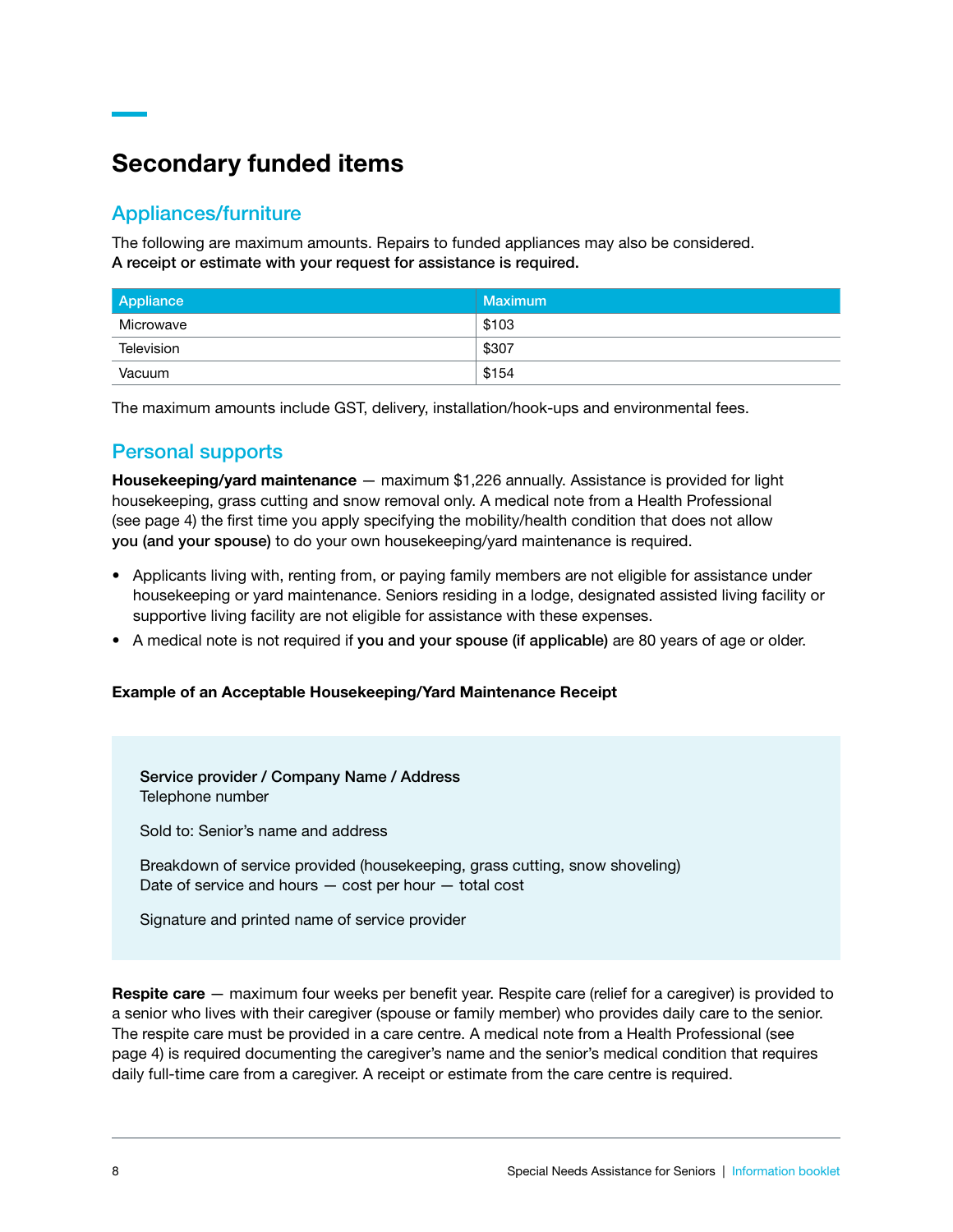# Special circumstances

The following are special circumstances that may affect the assessment of your claim.

#### **Estates**

Estates of a deceased senior may be eligible to receive reimbursement for eligible expenses that a senior incurred prior to his or her death if the request is received within three months of the date of death.

## Seniors living in a long-term care or designated supportive living facility

If you are a senior couple and have been involuntarily separated for health reasons and one of you is residing in a long-term care facility, lodge or supportive living facility, ensure that you let the Ministry of Seniors and Housing know that you are involuntarily separated. Depending on your specific situation, the Alberta Seniors Benefit may provide additional support. Special Needs Assistance for Seniors may also take into consideration that you are maintaining two residences.

If you live in long-term care or designated supportive living, the Supplementary Accommodation Benefit you received from Alberta Seniors Benefit (if claimed on your income tax) will be deducted before calculating your eligibility for assistance from the Special Needs Assistance for Seniors program.

## Expenses before 65 years of age

The program is for seniors over the age of 65 years. Any expenses you have before your 65th birthday are not eligible for funding. Assistance is not provided for a spouse/partner under 65 years of age nor dependant children or grandchildren.

## Keep your receipts

If you provide an estimate rather than a receipt or apply online, you may be asked to send in receipts showing that you purchased and paid for the items for which you received funding. Receipts should be mailed to the program within three months of receiving the payment. If receipts have not been received, a reminder letter will be sent.

You may, at a later date, be asked to send in receipts, so keep all receipts for funded items. If you do not spend the money on the items that are funded, you may be asked to return the money. A senior who does not send a receipt or return the money may not be eligible for assistance from the program in the future.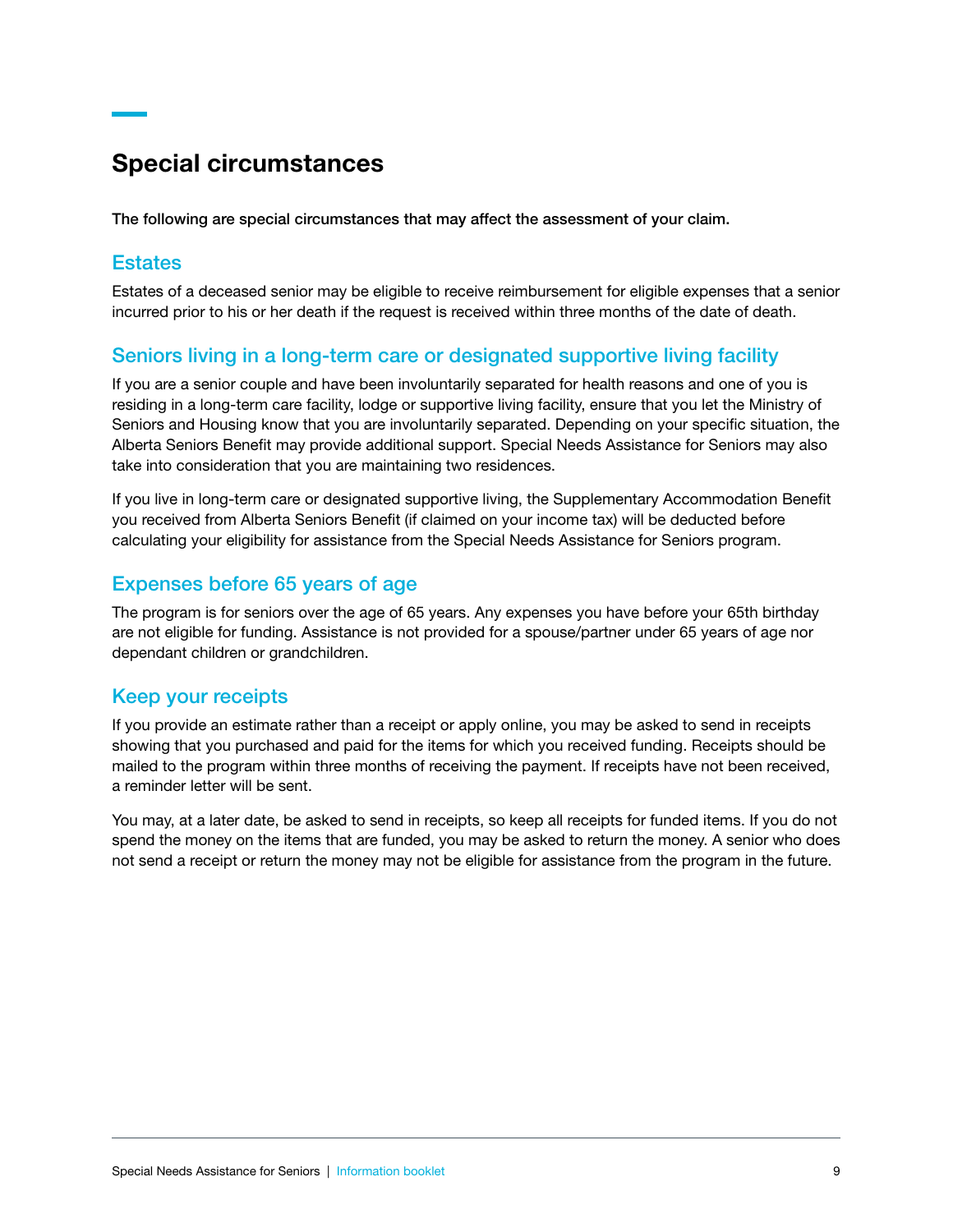# Appeal process

To request an explanation or review of the information used to determine your eligibility for the Special Needs Assistance for Seniors program call the Alberta Supports Contact Centre toll-free at 1-877-644-9992. You may appeal a decision regarding your request for assistance.

#### Step 1. Write a letter of appeal

Send information and supporting documentation that will assist with the review of your file to:

Director, Seniors Financial Assistance Special Needs Assistance for Seniors PO Box 3100 Edmonton AB T5J 4W3

Fax: 780-422-5954

Or upload your letter online at [seniors-housing.alberta.ca/submit-documents](https://www.seniors-housing.alberta.ca/submit-documents/).

#### Step 2. Request a final review

If your concern is not resolved, request a final review by the program by writing to:

Assistant Deputy Minister Seniors and Strategic Services Division PO Box 3100 Edmonton AB T5J 4W3

Or you can upload your letter online at seniors-housing.alberta.ca/submit-documents or send by fax to 780-422-5954.

#### Step 3. Complete the Notice of Appeal form

Once Step 2 is complete, a Notice of Appeal form will be mailed to you. Follow the instructions provided with the form.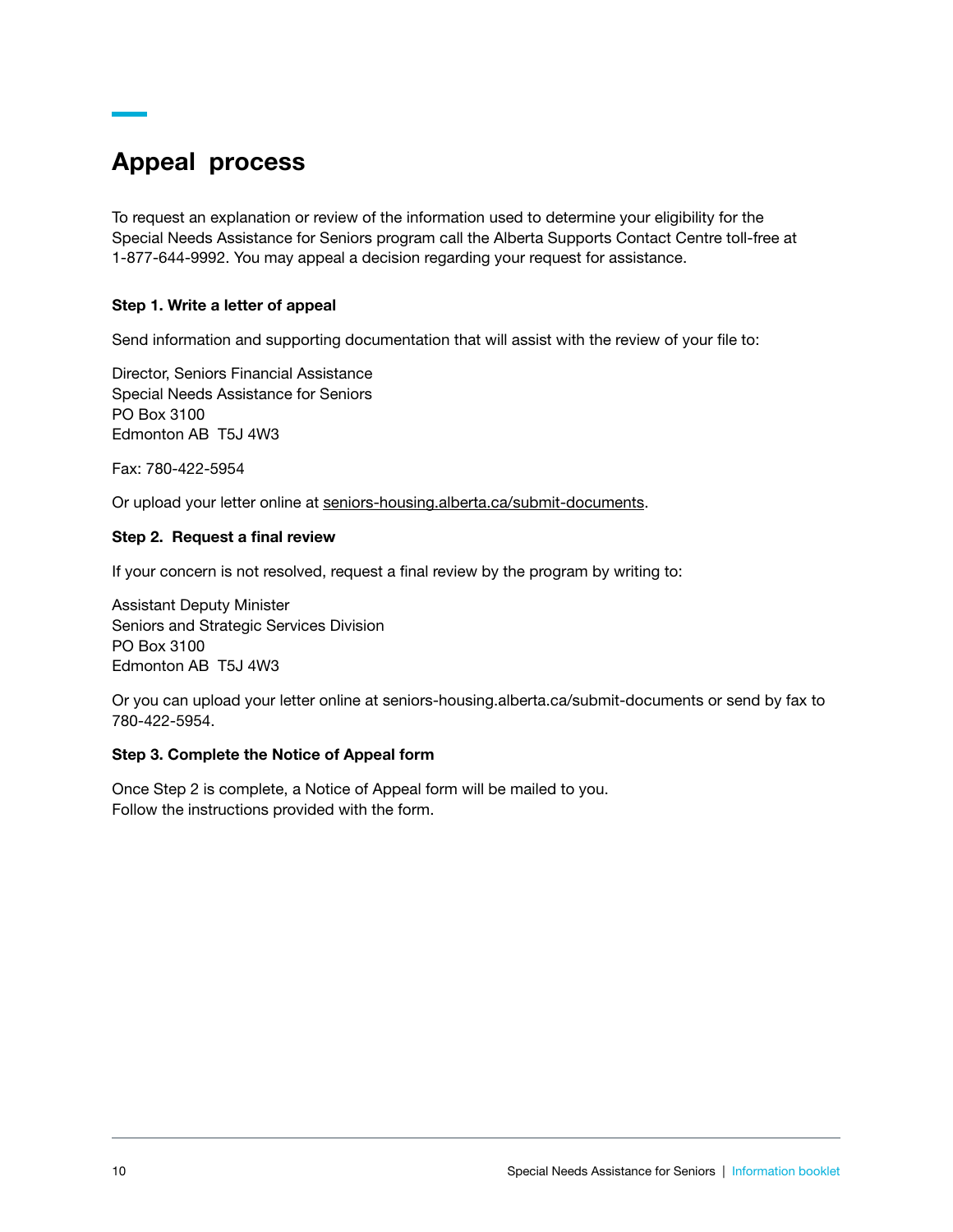## Collection of personal information

The personal information provided to Alberta Seniors and Housing, including information provided by the Canada Revenue Agency, is collected under the authority of the *Seniors Benefit Act* (RSA 2000) and the *Seniors Benefit Act* General Regulation and managed in accordance with the *Freedom of Information and Protection of Privacy Act* (RSA 2000). The information will be used for the purpose of administering the Seniors Financial Assistance programs, including the Alberta Seniors Benefit, Special Needs Assistance for Seniors, and Dental and Optical Assistance for Seniors programs.

Alberta Seniors and Housing will share your personal information with Alberta Health to enable that department to administer other programs for seniors.

#### Contact information

#### Seniors financial assistance online services

Use your MyAlberta Digital Identity account to make Special Needs Assistance for Seniors claims and review your claims history online. To make a claim or to create an account, visit sfa.alberta.ca and follow the step-by-step instructions.

#### Upload documents online

Easily send your applications, documents and updated information to any seniors financial assistance programs at [seniors-housing.alberta.ca/submit-documents](https://www.seniors-housing.alberta.ca/submit-documents/)

#### **Website**

[alberta.ca/seniors-special-needs-assistance.aspx](https://www.alberta.ca/seniors-special-needs-assistance.aspx)

#### Phone

Alberta Supports Contact Centre Toll-free: 1-877-644-9992

TTY users may access information on Government of Alberta programs at: Province-wide: 1-800-232-7215 In Edmonton: 780-427-9999

Remember to have your Personal Health Number (PHN) ready before calling.

#### Mail

Seniors and Housing PO Box 3100 Edmonton AB T5J 4W3

Fax 780-422-5954